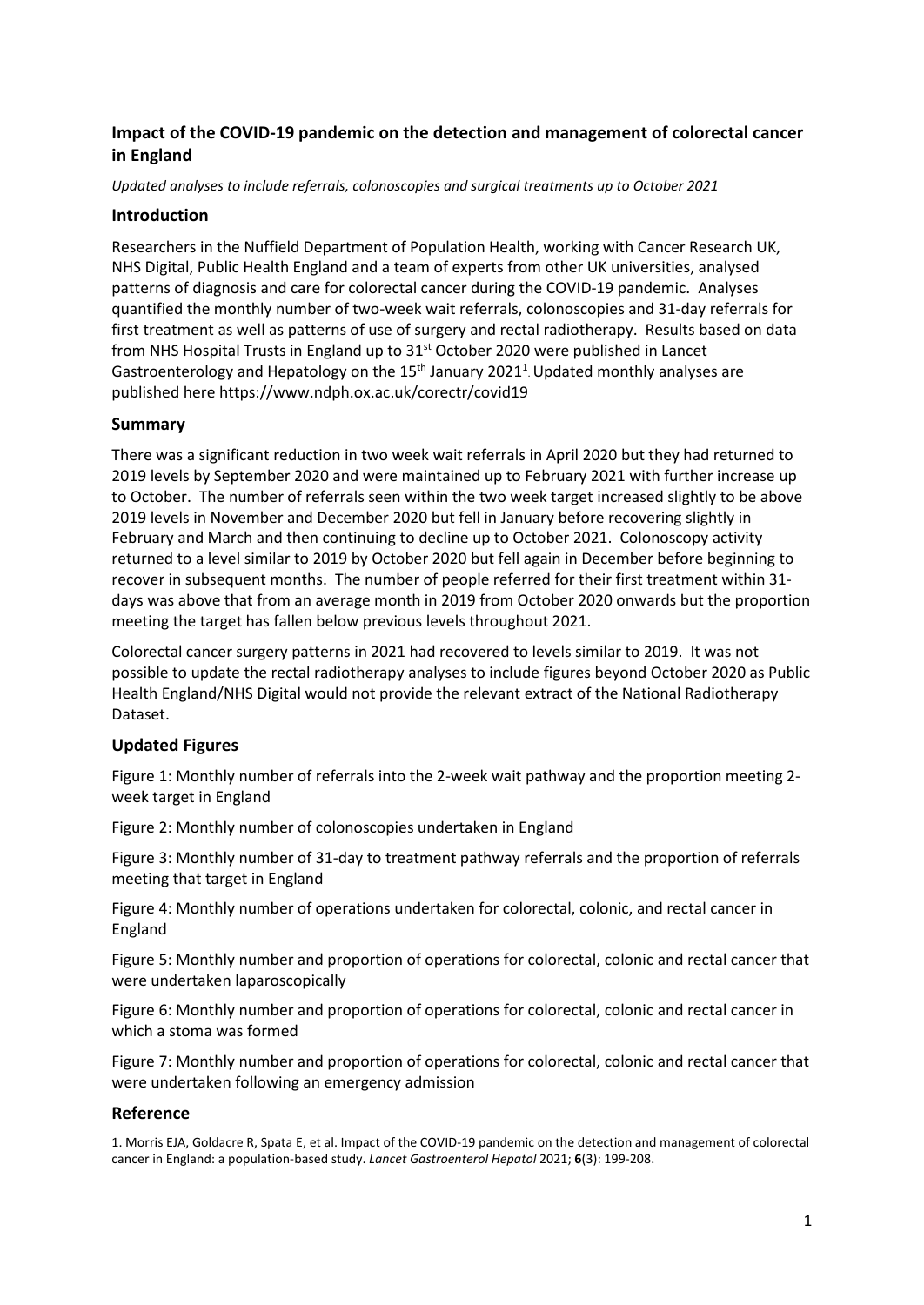## **Figure 1: Monthly number of referrals into the 2-week wait pathway and the proportion meeting 2-week target in England**



Error bars represent +/– 1 SD of the (pre-COVID-19) monthly counts for 2019.

#### **Figure 2: Monthly number of colonoscopies undertaken in England**

Error bars represent +/– 1 SD of the (pre-COVID-19) monthly counts for 2019

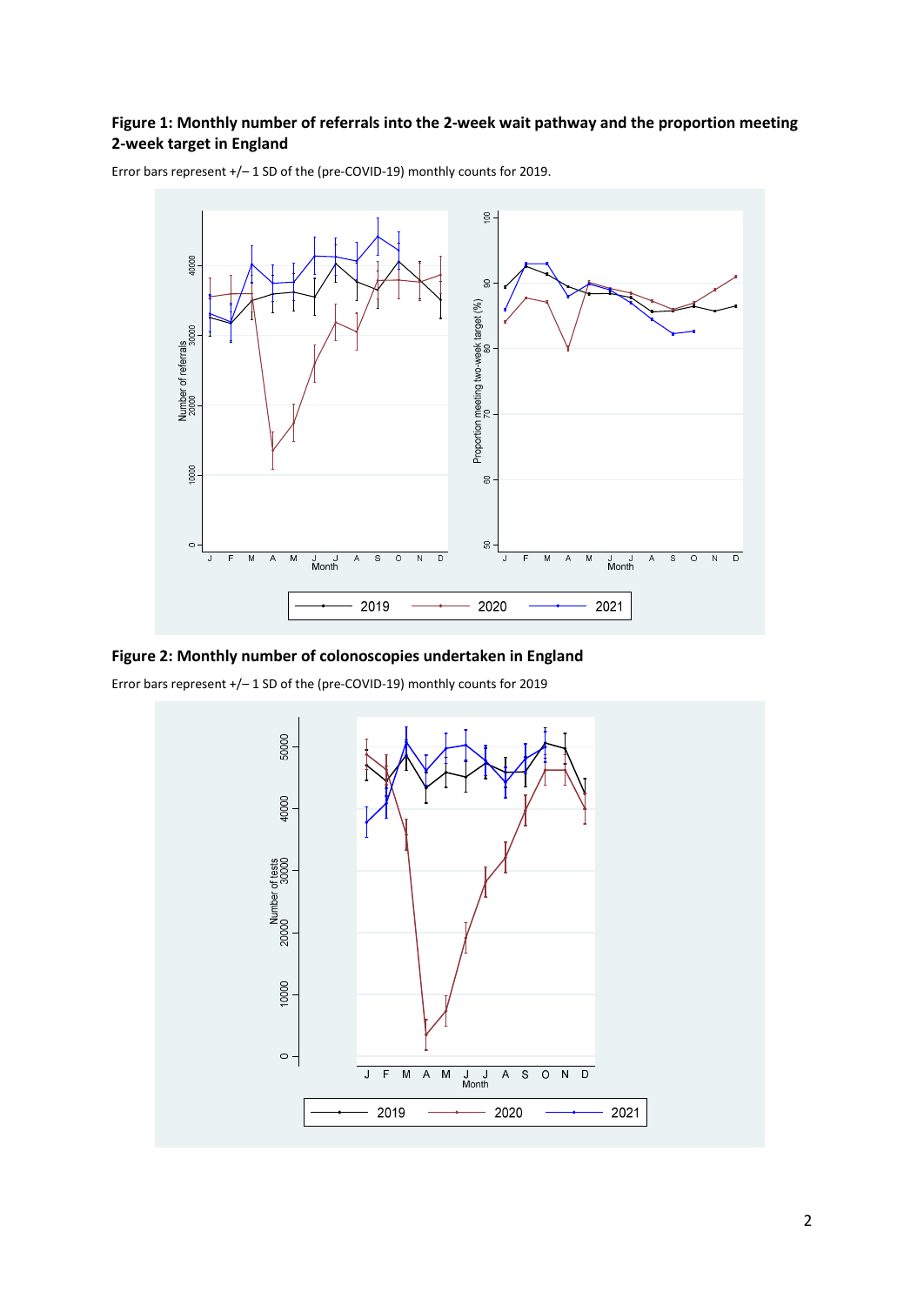## **Figure 3: Monthly number of 31-day to treatment pathway referrals and the proportion of referrals meeting that target in England**



Error bars represent +/– 1 SD of the (pre-COVID-19) monthly counts for 2019.

### **Figure 4: Monthly number of operations undertaken for colorectal, colonic, and rectal cancer in England**

Error bars represent +/– 1 SD of the (pre-COVID-19) monthly counts for 2019. The 2021 rate is based on counts adjusted for incomplete coding

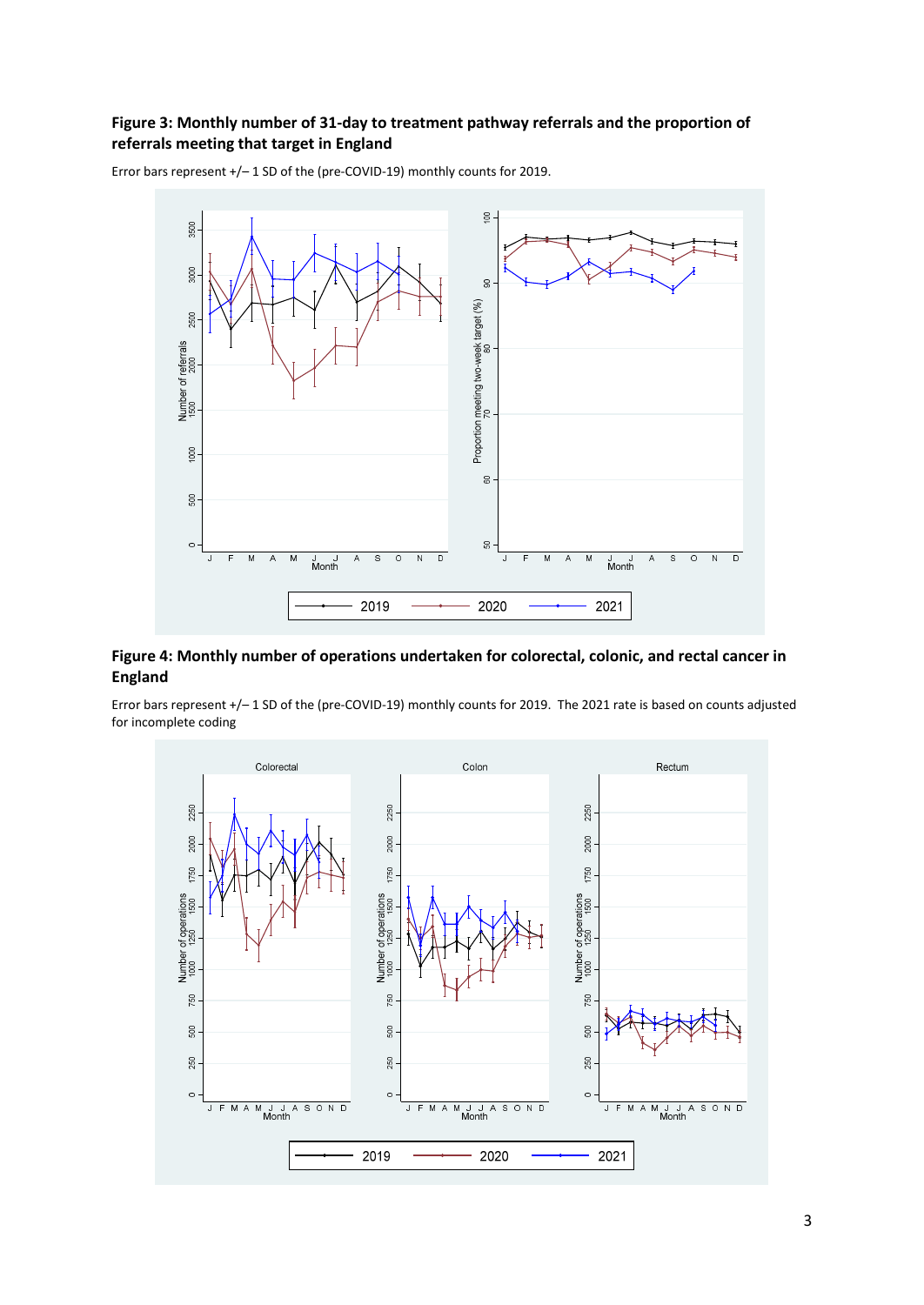#### **Figure 5: Monthly number and proportion of operations for colorectal, colonic and rectal cancer that were undertaken laparoscopically**

Error bars represent +/– 1 SD of the (pre-COVID-19) monthly counts for 2019. The 2021 rate is based on counts adjusted for incomplete coding



#### **Figure 6: Monthly number and proportion of operations for colorectal, colonic and rectal cancer in which a stoma was formed**

Error bars represent +/– 1 SD of the (pre-COVID-19) monthly counts for 2019. The 2021 rate is based on counts adjusted for incomplete coding